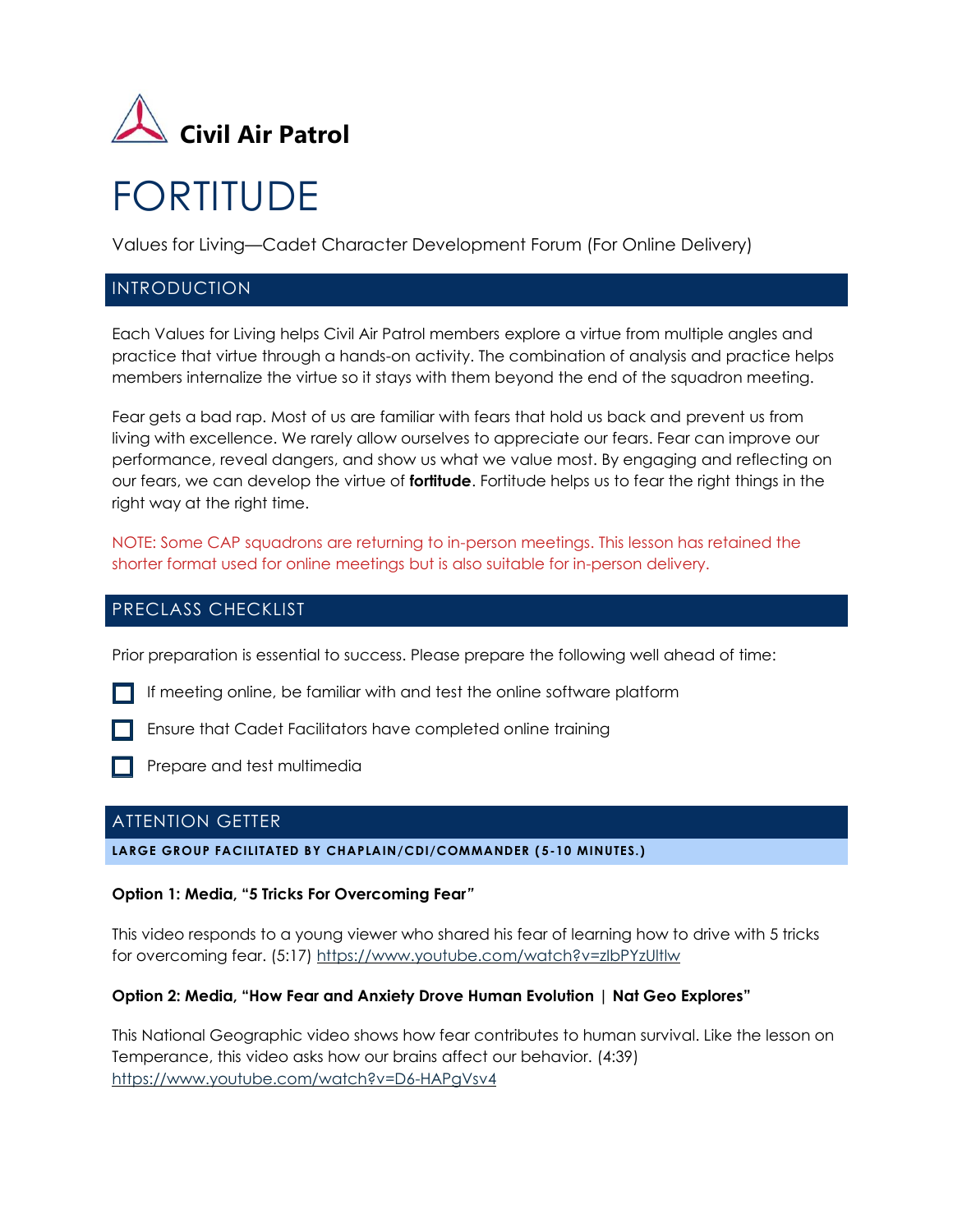## **Option 3: Media, from** *The Replacements<sup>1</sup>*

In this scene from a 2000 sports comedy, a football coach asks his players to acknowledge their fears. These players failed to make it as sports professionals. Now, because of a player's union strike, they have a second chance. Their first game ended in a tough loss and they are not willing to admit their fear of failure. We often do the same. We avoid confronting the fears, trying instead to "laugh them off" or hide them. When one player acknowledges his true fear, the others begin to open up. (3:36, Media file is available in the Axis LMS)

## **Option 4: Personal Story**

Share a personal story about a fear that held you back. Tell the cadets how you faced your fear and how it changed your life. What lessons did you learn? How has your attitude toward fear changed?

## UNDERSTANDING THE DESIRED BEHAVIOR

#### **ONLINE GROUP OR SMALL GROUP FACILITATED BY PHASE III CADET (15 MINUTES.)**

If possible, please allow cadet facilitators to pose these questions to small groups. The questions encourage cadets to reflect on their own experience of fear.

- Fear is the anticipation of harm. Consider some common fears. In each of these cases, what harm do you think the fear anticipates?
	- o Fear of snakes
	- o Fear of public speaking
	- o Fear of authority figures
	- o Fear of failure
- What changes do you notice in your body or in your thinking when you are afraid?
- Can you describe a time when fear became a hindrance to you?
- Can you describe a time when fear helped you?
- How can you tell the difference between a helpful fear and a hindering fear?
- How does fear affect the performance of teams?
- Can you describe a time when you confronted and conquered some fear? How did that experience change you?

<sup>1</sup> Video clip from *The Replacements* (2000 Warner Brothers) is provided under fair use copyright law for specific limited and transformative educational purpose. Please do not give clip files to anyone else.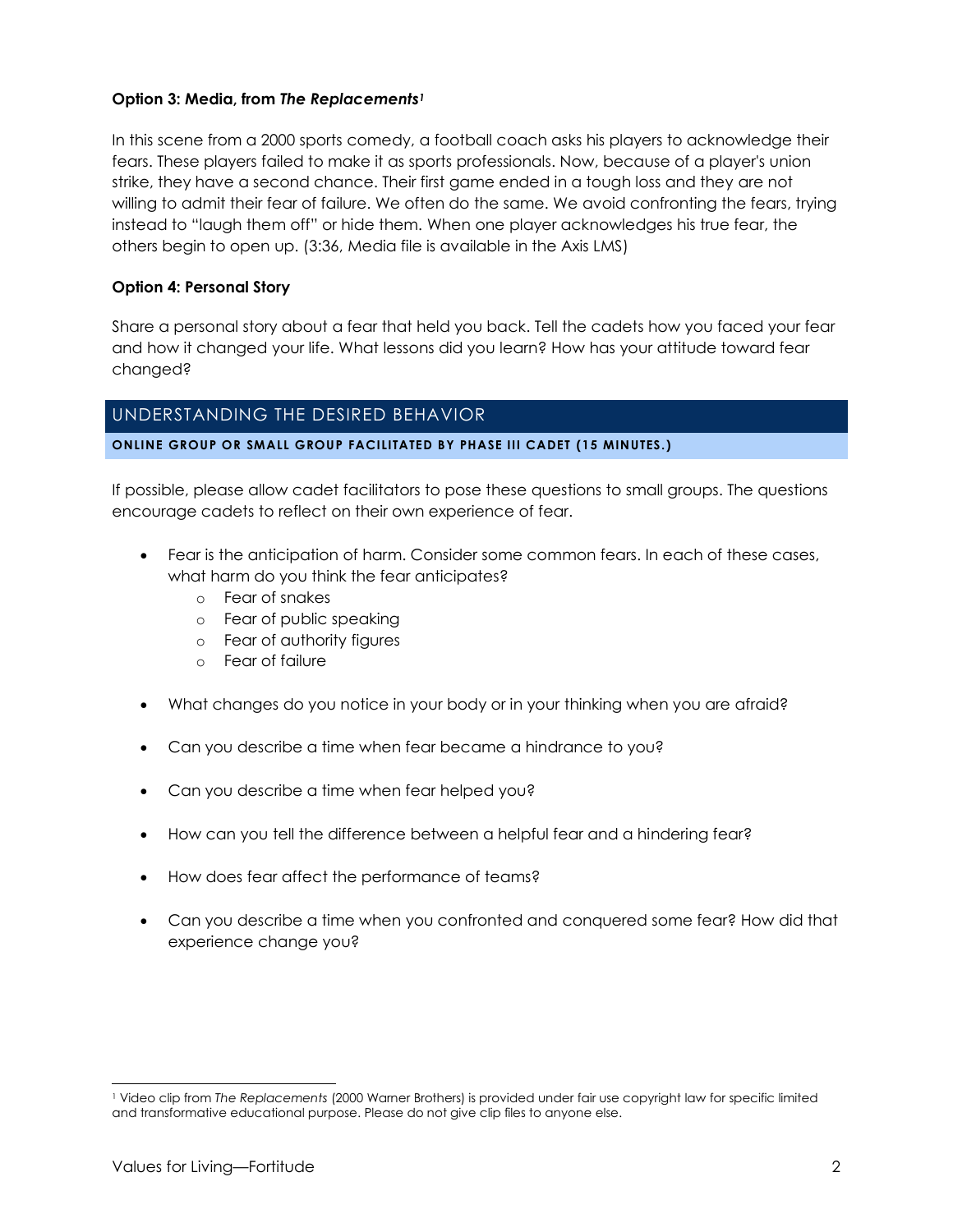# APPLICATION OF THE BEHAVIOR TO THEIR LIVES

#### **LARGE GROUP FACILITATED BY CHAPLAIN/CDI/COMMANDER (15 MINUTES)**

- In your small groups, you discussed your experience of fear. You may have noticed that fears can be either helpful or harmful. In the rest of this lesson, we will discuss the way we face our fears, even turning them to our advantage. We use the word "fortitude" to name the virtue of facing our fears effectively.
- There are some things of which we *should* be afraid. For example, Aristotle argued that we should be afraid of disgrace. "One who fears disgrace is an honorable man with an appropriate sense of shame" (*Nichomachean Ethics*, III.6). How might someone act if he or she were not afraid of disgrace? Would you trust that person to wear our uniform?
- Besides disgrace, what else *should* we fear?
- Which fears might motivate us to live according to the Core Values?
- Fortitude is *not* the absence of fear. Instead, the absence of fear is usually called "recklessness" or "rashness." What happens to people who are reckless or rash?
- Recklessness is an absence of fear; an excess of fear is cowardice. What happens to our lives when fears take over?
- With the help of reason, we can use fears to improve our lives. In the *Cadet Wingman Course*, you learned the basics of risk management. Risk management is about anticipating harm—that is, about fear! Using risk management as an example, how can you use fear to improve your lives?
- Think again of risk management: when are the most effective times to use your fears?
- Fortitude, then, is about fearing the right things in the right way at the right time. We will close this discussion with a little secret about fear: *fear arises from love*. We fear what is harmful to things we love, value, or cherish. If you want to know what you love or value, ask yourself, "Of what am I afraid?"

# **ACTIVITY**

#### **LED BY SMALL GROUP FACILITATORS OR ONLINE INSTRUCTOR (15-20 MINUTES.)**

According to the medieval philosopher Thomas Aquinas, "the brave man chooses to think beforehand of the dangers that may arise, in order to be able to withstand them, or to bear them more easily." In this activity, we will consider some common fears and the dangers they portend. We will try to understand these fears and consider how to use them to our advantage.

Facilitators should pick several of the common fears below and analyze them with their units. For each fear, ask the following questions:

- What harm does this fear anticipate?
- What do I value that this fear is trying to protect?
- How could this fear keep me safe?
- How could this fear hold me back?
- How could I prevent the harm revealed by this fear?